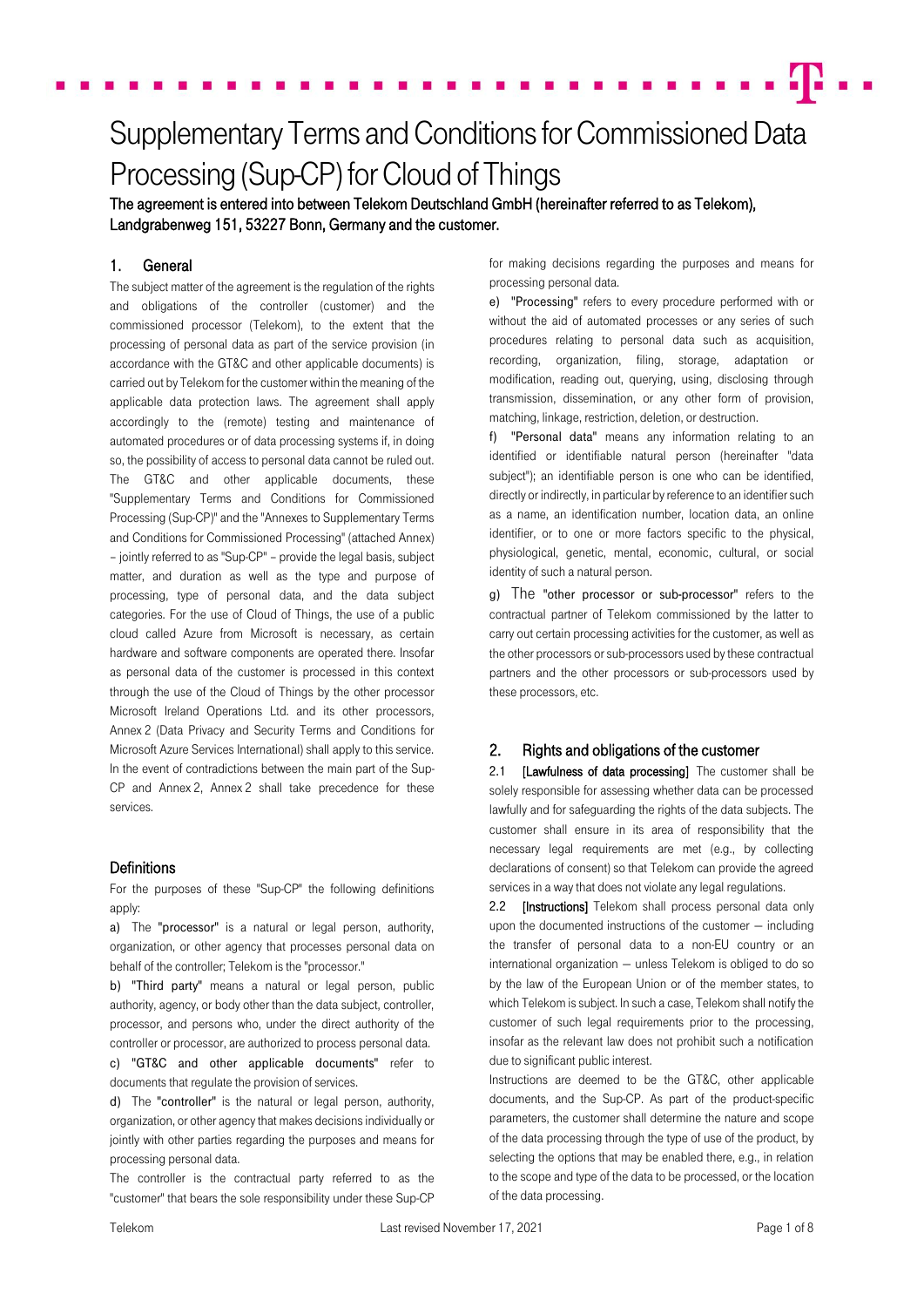Any and all additional instructions shall be issued in writing or by email. Telekom shall inform the customer immediately if it believes that an instruction violates any applicable legal provisions. Telekom shall be entitled to suspend performance of such an instruction until it is confirmed or changed by the customer.

2.3 **[Settlement for additional services]** Insofar as agreements on service modifications have been entered into in the GT&C and the other applicable documents, such agreements shall take precedence over the provisions in this clause. Insofar as no agreement on service changes has been made in the GT&C and the other applicable documents, additional instructions and measures which constitute a deviation from the services specified in these Sup-CP or in the GT&C and the other applicable documents shall be treated as an application for changes to services. Where additional expenses are incurred beyond these contractually agreed services, Telekom shall be paid separately for additional instructions and measures, unless explicitly agreed otherwise. In this case, the contractual parties shall reach a separate agreement about suitable remuneration. In the event of justified instructions, the implementation of which is not possible for Telekom or only possible with disproportionately high additional expense and therefore cannot be implemented by Telekom, the customer may terminate the agreement without notice.

Unless expressly agreed otherwise, Telekom's support services shall be remunerated separately pursuant to Items 2.5, 3.4, 3.5, 3.7, 3.8 (Sentence 2), 3.9, and 3.10 of this agreement.

2.4 **[**Proof from Telekom] Telekom is entitled to document the adequate implementation of its legal obligations arising from these Sup-CP, in particular the technical and organizational measures (Item 4) and measures that do not only affect the specific commission, with the proofs specified in the Annex.

2.5 **[Checks, inspections]** The customer can audit at its own expense the compliance with the regulations for data protection and the obligations stipulated in these Sup-CP by obtaining information and requesting the proofs listed under Item 2.4 from Telekom with regard to the processing in which it is involved. The customer shall primarily check whether the possibility for inspection granted in Sentence 1 of this paragraph is sufficient. Moreover, the customer may, in exceptional cases to be specially justified, at its own expense, inspect on site the compliance with the data protection regulations. The customer may perform the checks itself or have them performed by a third party it has commissioned at its own expense. Persons or third parties entrusted with such checks by the customer must be obliged in a documented form at the time of commissioning to maintain confidentiality. The persons or third parties entrusted with the checks by the customer shall be announced to Telekom in an appropriate form and enabled to prove their legitimation for carrying out the checks. Third parties in the meaning of this paragraph may not be representatives of Telekom or its Group companies' competitors. The customer shall announce checks within a reasonable period of time and shall take due care during their performance not to disturb business operations.

2.6 **[Support from the customer]** In terms of the processing relating to the customer, the latter shall inform Telekom immediately and in full about any suspicion of data protection infringements and/or other irregularities in the processing of the personal data. In terms of the processing relating to the customer, the latter shall support Telekom promptly and in full in the inspection of possible infringements and in a defense against any claims of affected parties or third parties and in a defense against any sanctions imposed by regulatory authorities.

# 3. Rights and obligations of Telekom

3.1 [Data Processing] Telekom shall process the personal data exclusively in the context of the agreement entered into and under the instructions of the customer in accordance with the provisions under Item 2.2. Telekom shall not use the personal data for any other purposes and shall not pass on the personal data submitted to it to unauthorized third parties. Copies and duplicates must not be created without the prior consent of the customer. This excludes backups required to assure proper data processing.

Telekom guarantees that the employees involved in the processing of the personal data of the customer and other persons operating on behalf of Telekom shall process such personal data only on the basis of the instructions of the customer, unless they are obliged to process the data in accordance with the law of the European Union or the member states.

3.2 [Data Protection Officer] Telekom undertakes to appoint an independent, expert and reliable data protection officer, insofar as this is required by the applicable law of the European Union or the member state to which Telekom is subject.

3.3 [Spatial restrictions; power of attorney] Telekom shall provide the contractual services in Germany or from the service locations agreed with the customer in the GT&C and other applicable documents as well as the Sup-CDP agreement. The parties shall agree any changes to the location of the data processing if required, in compliance with the form specified in this agreement in accordance with Items 6.2 to 6.6.

Any data processing in non-EU countries (i.e., countries that are not Member States of the European Union and that do not possess an appropriate level of data protection) shall be carried out with due consideration of the relevant, applicable legal provisions of the European Union on the basis set forth in the Annex.

With regard to the standard contractual clauses issued by the European Commission for the transfer of personal data to third countries in accordance with Regulation (EU) 2016/679 of the European Parliament and of the Council, the controller agrees that the processor and/or sub-processor can ensure adherence to Chapter 5 of Regulation (EU) 2016/679 through the use of the standard contractual clauses issued by the European Commission provided that the other prerequisites for the use of the standard contractual clauses are fulfilled. If the standard contractual clauses cannot be implemented with sub-suppliers in the third country, the regulations in this agreement apply for ensuring legal compliance by Telekom for the deployment of additional sub-processors and for changes [Assistance with controller obligations]. Telekom shall – to the contractually agreed extent, taking into account the nature of the processing and the information available to Telekom – assist the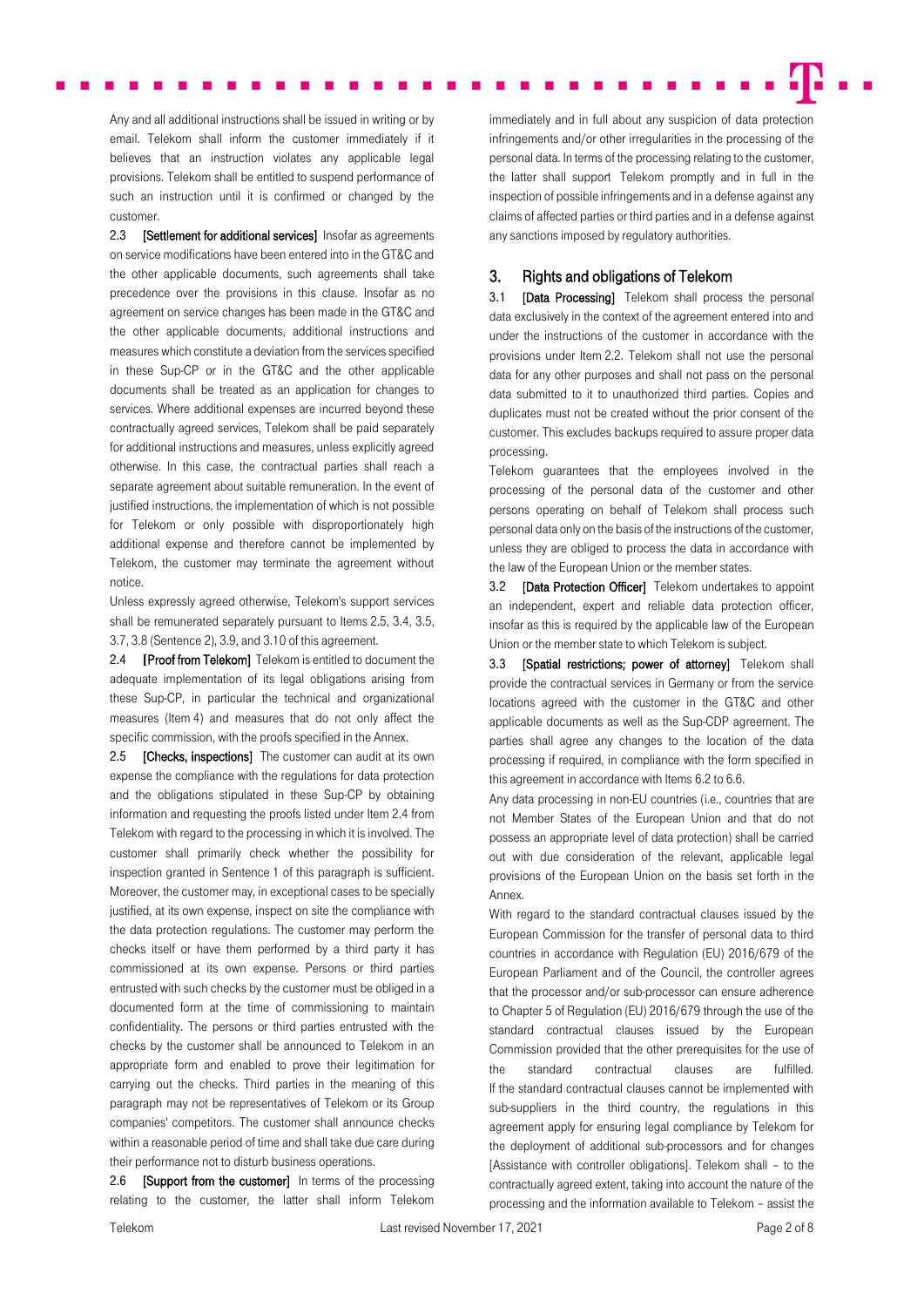customer in complying with the obligations imposed on the customer by the applicable, legal provisions.

3.4 **[Support for obligations of the Controller]** Telekom shall to the contractually agreed extent, taking into account the nature of the processing and the information available to Telekom – support the customer in complying with its obligations imposed on the customer by the applicable, legal provisions.

3.5 [Support in verification and furnishing requested information] If the customer is obligated to furnish information on the processing of personal data to a state agency or to a data subject, Telekom shall support the customer in furnishing the said information, provided the said information relates to the data processing under the terms of the agreement, and insofar as the customer is not able to meet the information request itself, or is able to do so merely by selecting specific product parameters.

Depending on the type of processing, Telekom shall support the customer with its obligation to respond to requests for the assertion of the rights of data subjects, if possible with suitable technical and organizational measures. Insofar as a data subject consults Telekom directly with regard to the assertion of their rights, Telekom shall forward the requests of the data subject promptly to the customer.

Telekom shall also notify the customer – insofar as legally permissible – of any communications from the supervisory authorities (e.g., inquiries, notification of measures or requirements) to Telekom in its role as commissioned processor in connection with the processing of personal data under these Sup-CP. Insofar as legally permissible, Telekom shall provide information to third parties, including supervisory authorities, only with the prior written consent of and in coordination with the customer.

3.6 [Incident reporting] Telekom shall inform the customer without culpable delay of any incidents of serious disruption to operations, any suspicion of data protection violations, and/or other irregularities in relation to the processing of the personal data.

3.7 [Proof and documentation] The parties shall support each other mutually in providing proof and documentation of their due accountability in terms of the principles of proper data processing.

3.8 [Directory of processing activities performed by commission] In accordance with the relevant, applicable legal provisions, to which Telekom is subject, Telekom shall maintain a directory of all categories of personal data processing activities commissioned by the customer and performed by Telekom. Telekom shall support the customer on request and shall provide the customer with any details necessary for maintaining its directory of processing activities, insofar as such information lies within the contractually defined scope of responsibility and service of Telekom and insofar as the customer has no other access to this information.

3.9 [Data protection impact assessment] If the customer carries out a data protection impact assessment and/or intends to consult the supervisory authority following a data protection impact assessment, the contractual parties shall coordinate the content and scope of any possible support services provided by Telekom, if necessary and on the customer's request.

3.10 [Completion of the contractual work, return, or deletion] Personal data that is no longer required, with the exception of personal data that must be retained due to Telekom's legal obligations, must be returned to the customer, unless provisions are already stipulated in the GT&C and the other applicable documents and unless agreed otherwise. The same shall apply to test and waste material. Insofar as it is not already possible for the customer to select certain product parameters accordingly, the customer may, during the existence of the contractual relationship or at the end of the agreement, request in writing, at the customer's expense and in a format agreed in advance, that personal data which has not been destroyed or deleted in accordance with Sentence 1 be surrendered and state a date by when Telekom should surrender the data (at the latest by end of the agreement). A request for a return must be received by Telekom one month prior to the return date specified by the customer and/or one month prior to expiry of the agreement.

# 4. Technical and organizational security measures

4.1 **[Technical and organizational measures]** The customer and Telekom shall take any suitable technical and organizational measures in order to guarantee a level of protection appropriate to the risk.

Measures that are currently deemed by Telekom to be appropriate are described in the Annex. The customer has evaluated the technical and organizational measures against the background of its specific data processing with regard to an appropriate level of protection and accepted them as appropriate. Any further developments shall be implemented in accordance with Item 4. 2.

4.2 **[Further developments]** The technical and organizational measures may be adjusted to further technical and organizational developments during the course of the contractual relationship. The level of protection must not fall below the agreed level.

The customer shall regularly check the security of the processing and the adequacy of the level of protection and inform Telekom immediately if the technical and organizational measures no longer meet its requirements. The customer shall provide Telekom with all necessary information in this respect. For its part, Telekom regularly monitors the internal processes and the technical and organizational measures to ensure that processing in its area of responsibility complies with the requirements of the EU GDPR and that the rights of the data subject are protected. Where additional expenses are incurred beyond these contractually agreed measures, Telekom shall be paid separately for additional technical and organizational measures, unless explicitly agreed otherwise. In this case, the contractual parties shall reach a separate agreement about suitable remuneration. In the event of instructions being issued that Telekom is not able to implement or only able to implement at disproportionately high additional cost, Telekom shall be entitled to terminate the agreement.

4.3 **[Verification and proof]** Items 2.4 and 2.5 shall apply to the possibilities of verification and proof.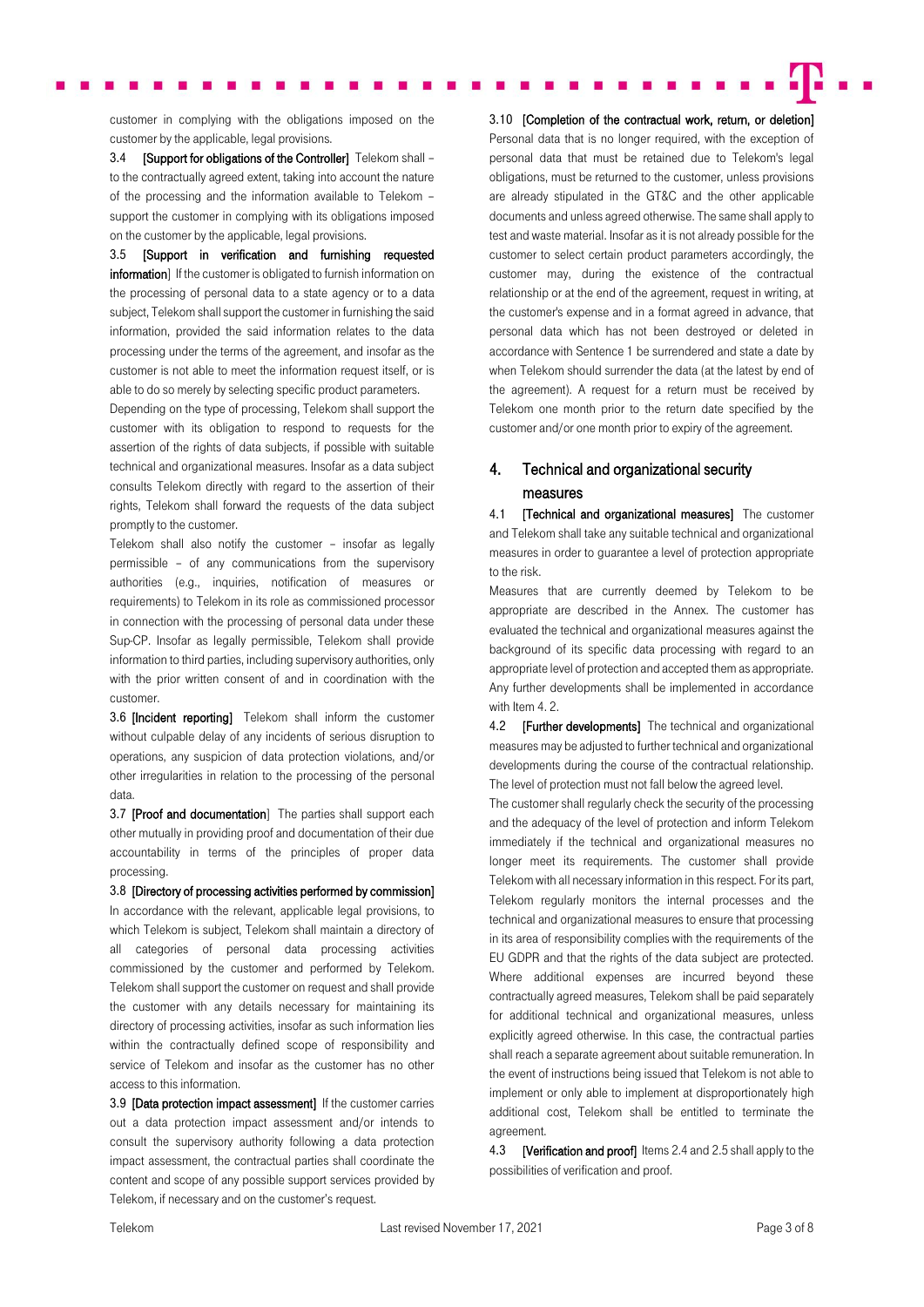#### 5. Confidentiality

5.1 [Confidentiality] Telekom shall maintain the confidentiality of the personal data in relation to the processing agreed in this document. It shall ensure that persons authorized to process the personal data have committed themselves to confidentiality, insofar as they are not already subject to an appropriate statutory obligation of confidentiality.

Any agreements in the GT&C and the other applicable documents regarding the maintenance of confidentiality and the protection of non-personal data shall remain unaffected. Insofar as no agreement in this regard has been concluded in the GT&C and the other applicable documents, both parties shall treat as confidential all information relating to the other party that is disclosed to them during the course of the business relationship, and is not common knowledge, and shall not use this information for purposes of their own that fall outside the scope of this agreement or for the purposes of any third party.

5.2 **[Obligations of persons involved]** Telekom shall familiarize any persons who have access to personal data with the data protection regulations and the provisions of this agreement that are relevant for them.

### 6. Other processors

6.1 **[Authorization]** Telekom is entitled to deploy further processors in order to perform the tasks described in this agreement.

Commissions that Telekom places with third parties as ancillary services to support the execution of the work assigned to it and that do not involve commissioned processing of personal data for the customer shall not be regarded as a subcontractual relationship within the meaning of this provision.

6.2 **[Special approval]** The customer's approval shall be deemed to have been granted for the other processors listed in the annex and for the areas of responsibility specified therein.

6.3 **[General written approval]** The customer hereby grants Telekom general permission for the future use of other processors.

6.4 [Information in the event of changes**]** Telekom shall inform the customer of any intended change with regard to the involvement of other processors or the replacement of existing processors, whereby the customer shall have the opportunity to object to such changes within 14 days of receipt of the information by the customer. The customer shall not refuse its approval of such changes without a significant reason. If the customer exercises its right of objection and Telekom nevertheless uses the other processor, the customer may terminate the agreement without notice.

Telekom **Last revised November 17, 2021 COVERGING Page 4 of 8** and the Last revised November 17, 2021 6.5 **[Selection]** Telekom shall select other processors who provide sufficient guarantees that the agreed suitable technical and organizational measures will be implemented in such a way that the processing is carried out in accordance with the requirements of the relevant, applicable legal provisions. Telekom shall make contractual agreements with other processors that correspond to the contractual arrangements of these Sup-CP. Telekom shall define the technical and organizational measures with the other processor and have the other processor regularly confirm compliance with the agreed

technical and organizational measures. Notwithstanding the above, the provisions in Annex 2 shall apply to the commissioning of the other processor Microsoft Ireland Operational Ltd. as well as its affiliated companies, with regard to the Microsoft Azure Services.

6.6 **[Other processors]** The assignment of other processors shall be permissible in accordance with Items 6.1 to 6.5.

#### 7. Changes

1. The following regulations shall apply exclusively and conclusively for changes to the the data processing agreement. They take precedence over other regulations, e.g., regulations established in the main agreement for changes to services, prices, or legal conditions.

#### 1.a) Changes made by the processor

If the processor intends to amend the agreed services or conditions for data processing (e.g., due to decisions by authorities, changes in supplier relationships, legal amendments), they shall inform the controller in writing (e.g., by letter or email) a minimum of 6 weeks before the amendments take effect and prevent any disadvantages for the controller where possible. The amended conditions will become part of the agreement subject to the following requirements:

In the event of amendments which benefit the controller, amendments of minor importance, or binding legal amendments, the processor is entitled to make unilateral amendments to the processing conditions.

For all other amendments, the controller has the right to terminate the services affected when the amendments take effect, without adhering to the notice period. The controller's right of termination shall be expressly referred to in the notification about the amendments.

#### 1.b) Changes made by the controller

If the controller wishes to amend the services or conditions for data processing, they shall inform the processor and give reasons for the desired change. The processor shall send a proposal subject to charge to the controller for approval in the event that extensive amendments are desired.

If the processor agrees to the controller's desired amendments in return for additional remuneration, if applicable, the processor will send them the amended documents. The changes will come into effect at the time stated in the documents if the controller accepts them within 6 weeks.

If the processor rejects the controller's desired amendments or can only deliver them at a significantly higher cost, they shall inform the controller of this. In such a case, the controller is entitled to terminate the service affected without adhering to a notice period.

In the event of a termination, the controller shall be obligated to pay the processor a compensation payment amounting to 50 % of the monthly charges still due up to the end of the minimum contract term which had been agreed. The compensation payment shall not be payable or shall be lower if the controller can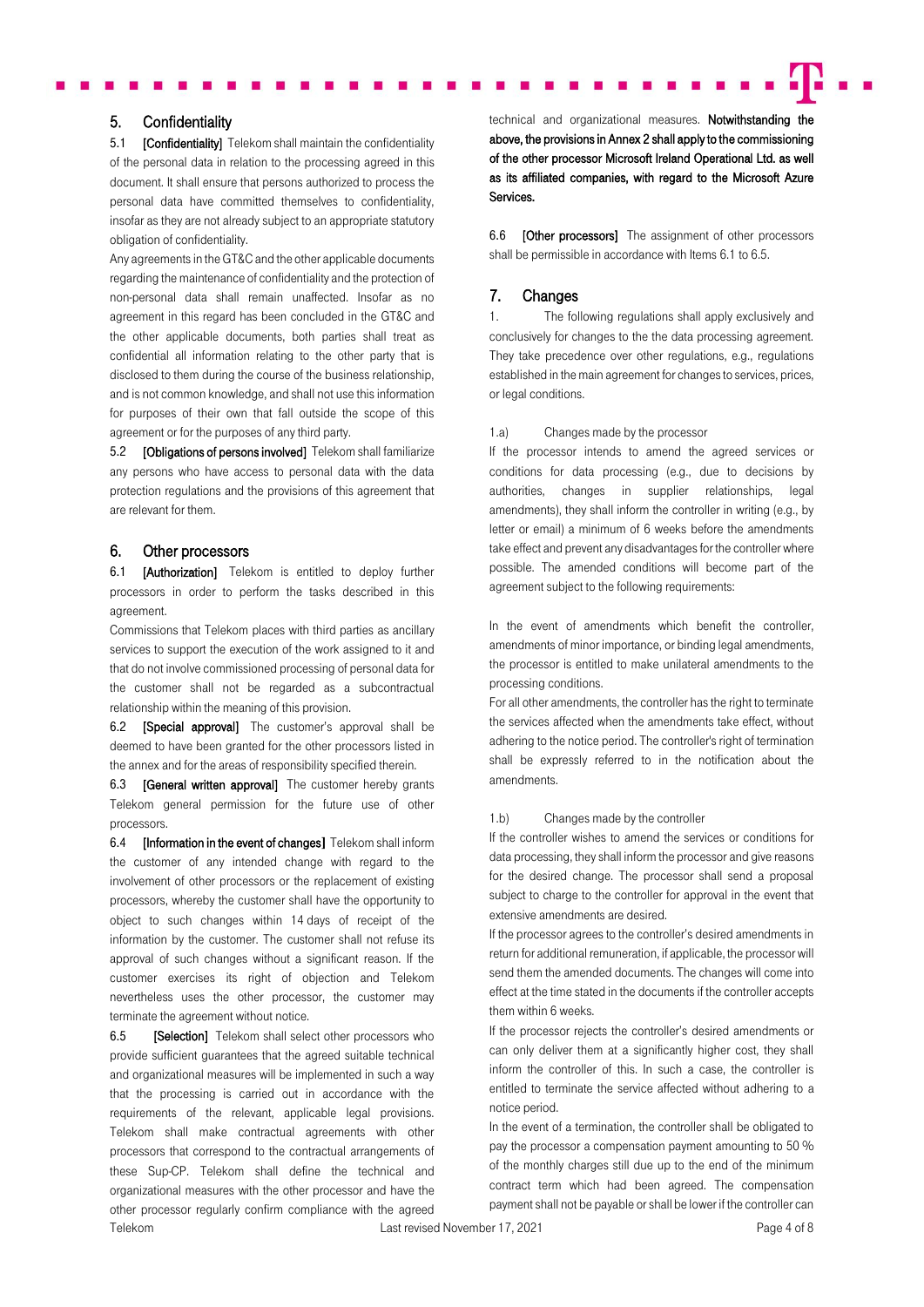verify that the damages suffered by the processor were significantly lower or that no damages were suffered at all. The compensation payment shall not be payable provided that the controller has been instructed to suspend the transfer of data by their supervisory authority.

1.c) Continued validity of existing regulations

The existing provisions shall continue to apply unchanged, and the processor is not obligated to implement any changes until an agreement has been reached regarding the controller's desired changes or the termination of the services affected.

1.d) Suspension

The controller is entitled to demand data processing be suspended until an agreement has been reached regarding the controller's desired changes or the termination of the services affected. They shall still be obligated to pay the agreed remuneration.

# 8. Term and termination of the agreement

This agreement shall be valid for the duration of the actual provision of services by Telekom. This shall apply regardless of the term of any other agreements (in particular the GT&C and other applicable documents) that the parties have also concluded regarding the provision of the agreed services.

### 9. Liability and indemnification

9.1 **[Area of responsibility of the customer]** Within its area of responsibility, the customer guarantees the implementation of the obligations arising from the relevant, applicable statutory provisions with regard to the processing of personal data.

9.2 [Liability] The liability regulation from the GT&C and the other applicable documents shall apply to these Sup-CP, unless a limitation of liability in accordance with the relevant applicable legal provisions applies in favor of Telekom.

### 10. Other

10.1 **IValidity of the agreement** The invalidity of a provision of these Sup-CP shall not affect the validity of the remaining provisions. If a provision proves to be invalid, the parties shall replace it with a new provision which approximates to the intentions of the parties as closely as possible.

10.2 [Changes to the agreement] Any changes to these Sup-CP and any side agreements shall be made in writing (including in electronic form). This shall also apply to the waiver of this written form clause itself.

10.3 **[General Terms and Conditions]** The parties agree that the "General Terms and Conditions" of the customer shall not apply to these Sup-CP.

10.4 [Place of jurisdiction] The sole place of jurisdiction for all disputes arising from and in connection with these Sup-CP shall be Bonn, Germany. This shall apply subject to any sole statutory place of jurisdiction.

10.5 **[Legal basis]** These Sup-CP are based on the provisions of the EU General Data Protection Regulation (EU GDPR). Supplementary country-specific regulations, if any, are listed in the Annex.

10.6 **[**Priority regulation**]** In the event of contradictions between the provisions of these Sup-CP and the provisions of other agreements, in particular the GT&C and the other applicable documents, the provisions of these Sup-CP shall prevail. In all other respects the provisions of the GT&C and the other applicable documents shall remain unaffected and shall apply to these Sup-CP accordingly.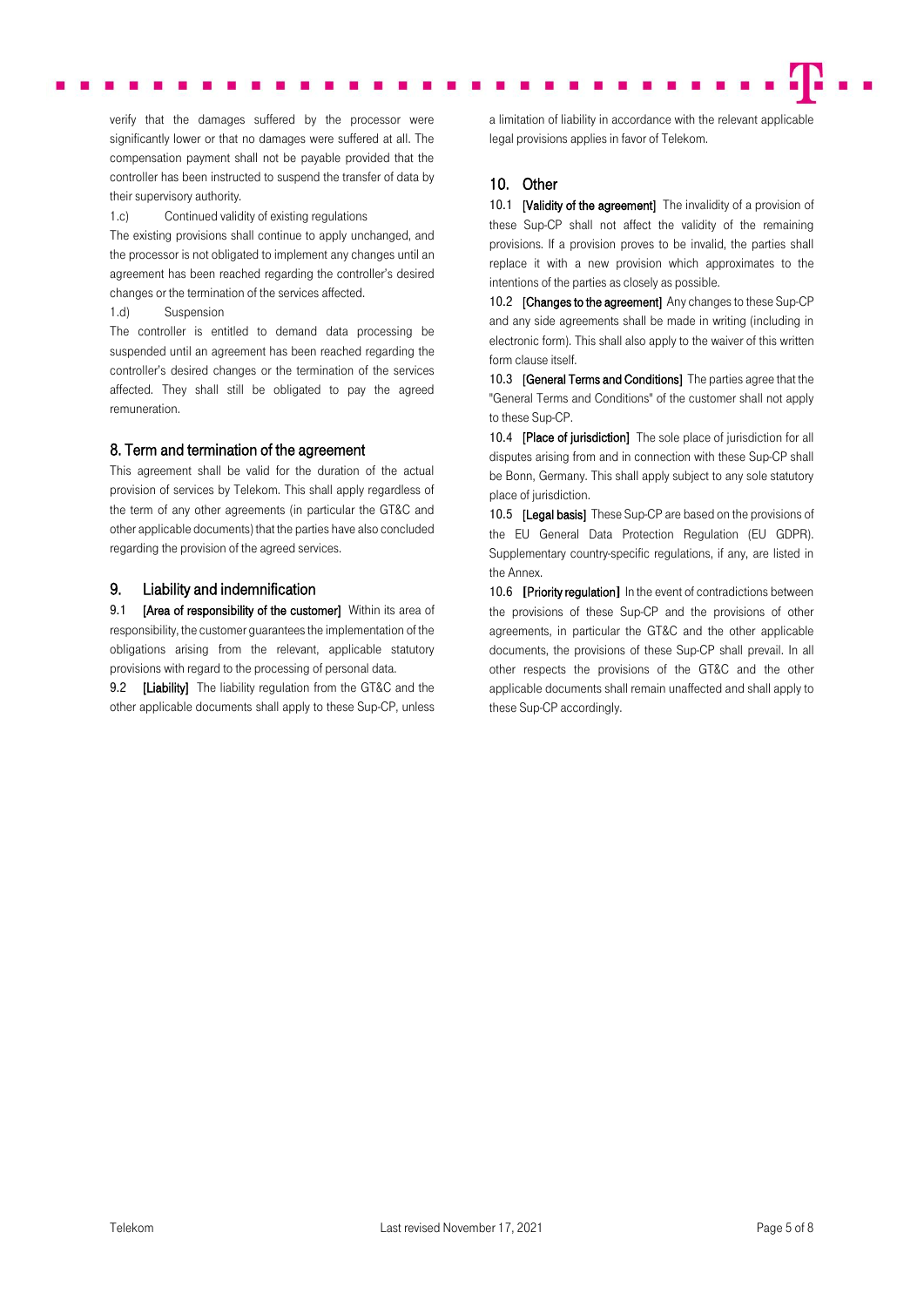# Annex1 to the Supplementary Terms and Conditions for Commissioned Processing of Personal Data for Cloud of Things

# 1. Details about the Data Processing

- Information on "Processing Categories":
- $\boxtimes$  PaaS (Platform as a Service)

### b. Categories of data subjects:

- $\boxtimes$  Customers of the controller
- $\boxtimes$  Employees of the controller
- $\boxtimes$  Interested parties of the controller
- $\boxtimes$  Third parties whose data is transferred to the Cloud of

#### Things

#### c. Affected personal data:

- $\boxtimes$  Master data of the controller's customers
- $\boxtimes$  Contact data of the controller's customers
- $\boxtimes$  Master data of the controller's employees
- $\boxtimes$  Contact data of the controller's employees
- $\boxtimes$  Personal log data (user names, IP addresses, MAC addresses)
- $\boxtimes$  All other personal data defined in Article 4 (1) of the GDPR that are transmitted or stored by the customer in the course of the product.
- d. Special types of personal data: (e.g., Article 9 EU General Data Protection Regulation (GDPR) None.

#### 2. Access to personal data

The customer shall provide Telekom with the personal data, enable Telekom to access the personal data, or allow Telekom to collect the personal data as described below (as intended, or, in the case of maintenance and support services, as a side effect that cannot be excluded): Types of data:

- Personal data used to authenticate users in the system
- Configuration settings of user profiles
- Device data from the respective use case of the controller or third parties

By default, the customer receives access for an administrator named by it for its tenant. The associated role enables the customer or its administrator to create additional users and assign them authorizations.

Access for the customer and for third parties to the

administration and use of the Cloud of Things is encrypted via the internet using the HTTPS protocol. Each tenant set up for the customer is accessible via an individual URL that is communicated to each user with the transmission of the access data.

In the event of maintenance and support, the customer shall grant Telekom access to its tenant with the same access rights as the authorizing user. Access is limited in time and can be canceled by the customer at any time.

- $\boxtimes$  Services in the area of maintenance/remote maintenance/IT fault analysis:
- $\boxtimes$  Hardware diagnostics via remote access for the following hardware product(s):

The Cloud of Things has remote maintenance software (VNC) that can be optionally set up for the customer. If this has been done, Telekom has the option of accessing the data of connected machines in the event of maintenance and support.

 $\boxtimes$  Software testing/maintenance via remote access for the following software product(s):

#### ……………………………………

Cloud of Things, Push Notification together with the "Cloud of Things" app.

 $\boxtimes$  Approvals for remote maintenance are granted via the help function of the Cloud of Things portal (HTTPS) by an authorized employee of the customer.

Example: A customer can no longer find its device after it has removed the assignment to an asset.

The following additional agreements have been reached:

A separate notification (by email/telephone/in writing) about imminent test and maintenance work shall be sent to the customer by Telekom before the beginning of the work.

Telekom shall make use of the access rights granted to it in such a way – including with regard to timing – that is necessary for the proper performance of the commissioned maintenance and testing tasks.

#### 3. Services; purpose of the agreement:

The services provided by the processor to the controller are described in the Service Specifications for the Cloud of Things.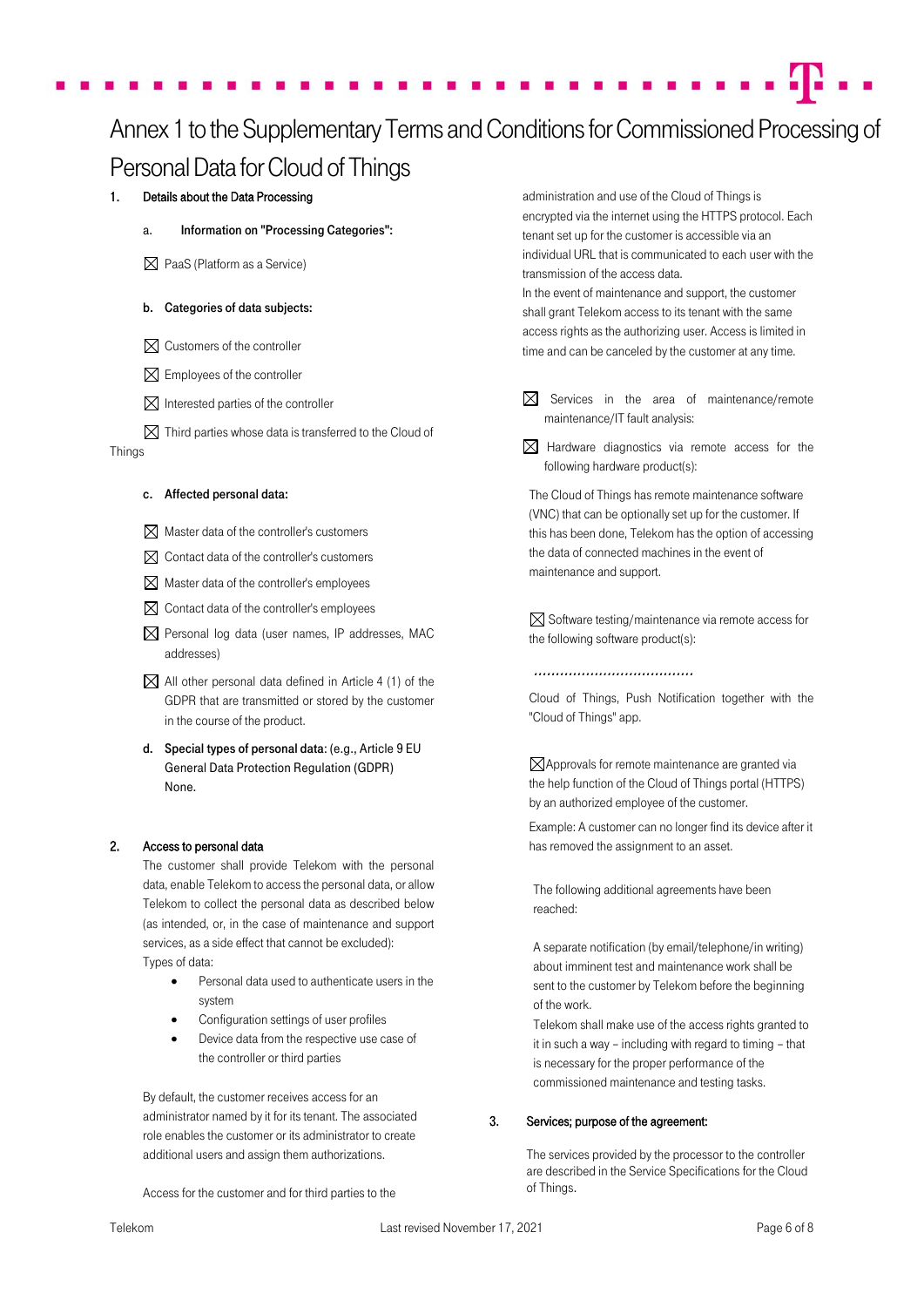#### 4. Processing location:

At the locations of Telekom in Germany and at the locations of the other processors, see Item 7.

#### 5. Technical and organizational security measures

The following measures shall be agreed for the commissioned collection and/or processing of personal data:

# a) Confidentiality (Article 32 (1) letter b of the EU General Data Protection Regulation – EU GDPR)

Admittance control

No unauthorized access to data processing systems, e.g., magnetic or chip cards, keys, electric door openers, plant security and/or concierge, alarm systems, video systems;

Access control

No unauthorized use of the system, e.g., (secure) passwords, automatic locking mechanisms, two-factor authentication, encryption of data media;

Data access control

No unauthorized reading, copying, modifying or removal within the system, e.g., authorization concepts and needs-based access rights, and logging of accesses;

Separation control Separate processing of data that has been collected for different purposes, e.g., multitenancy, sandboxing;

#### b) Integrity (Article 32 (1) letter b EU GDPR)

#### Disclosure control

No unauthorized reading, copying, modifying or removal during electronic transfers or transport, e.g., encryption, Virtual Private Networks (VPN), electronic signatures;

Input control

Definition of whether and by whom personal data was input into, modified or removed from data processing systems, e.g., logging, document management;

### c) Availability and resilience (Article 32 (1) letter b EU GDPR)

# Availability control

Protection against accidental or deliberate destruction and/or loss, e.g., backup strategy (online/offline; onsite/off-site), uninterruptible power supply (UPS), antivirus protection, firewall, reporting paths and emergency plans;

- Ability to restore availability quickly (Article 32 (1) letter c of the GDPR)
- d) Process for regularly testing, assessing, and evaluating (Section 32 (1) Letter d of the EU GDPR; Section 25 (1) of the EU GDPR)
- Data protection management:
- Incident response management;
- Default settings that promote data protection (Section 25(2) of the EU GDPR)
- Commission control

No commissioned processing within the meaning of Article 28 of the EU GDPR without corresponding instructions from the customer, e.g., unequivocal drafting of the agreement, formalized commission management, stringent selection of the service provider, obligation to conduct thorough checks in advance, follow-up checks.

### 6. Proof by Telekom

Telekom is entitled to document the adequate implementation of the obligations arising from these Sup-CP, in particular the technical and organizational measures (Item 5) and measures that do not only affect the specific commission, with one of the following proofs:

- $\boxtimes$  Compliance with the approved rules of conduct
- $\boxtimes$  Certification in accordance with an approved certification procedure
- $\boxtimes$  Current certificates, reports, or excerpts from reports from independent instances (e.g., auditors, audit department)
- $\boxtimes$  A suitable certification from an IT security or data protection audit
- $\boxtimes$  Affidavit by the processor

# 7. Approved other processors

Details about other processors/services/processing locations

#### Special approval:

Telekom intends to deploy the following other processors for the following services/at the following processing locations:

Other processors:

1: Deutsche Telekom IoT GmbH, Landgrabenweg 151, 53227 Bonn Services: General Contractor/Management Place of production: Germany, Bonn

2: Deutsche Telekom Service GmbH, Friedrich-Ebert-Allee 71-77, Bonn Services: 1st Level Support Place of production: Germany, Bonn

Telekom intends to commission further subcontractors. The actual names are available on request or can be requested vi[a GDPR@telekom.de](mailto:GDPR@telekom.de)